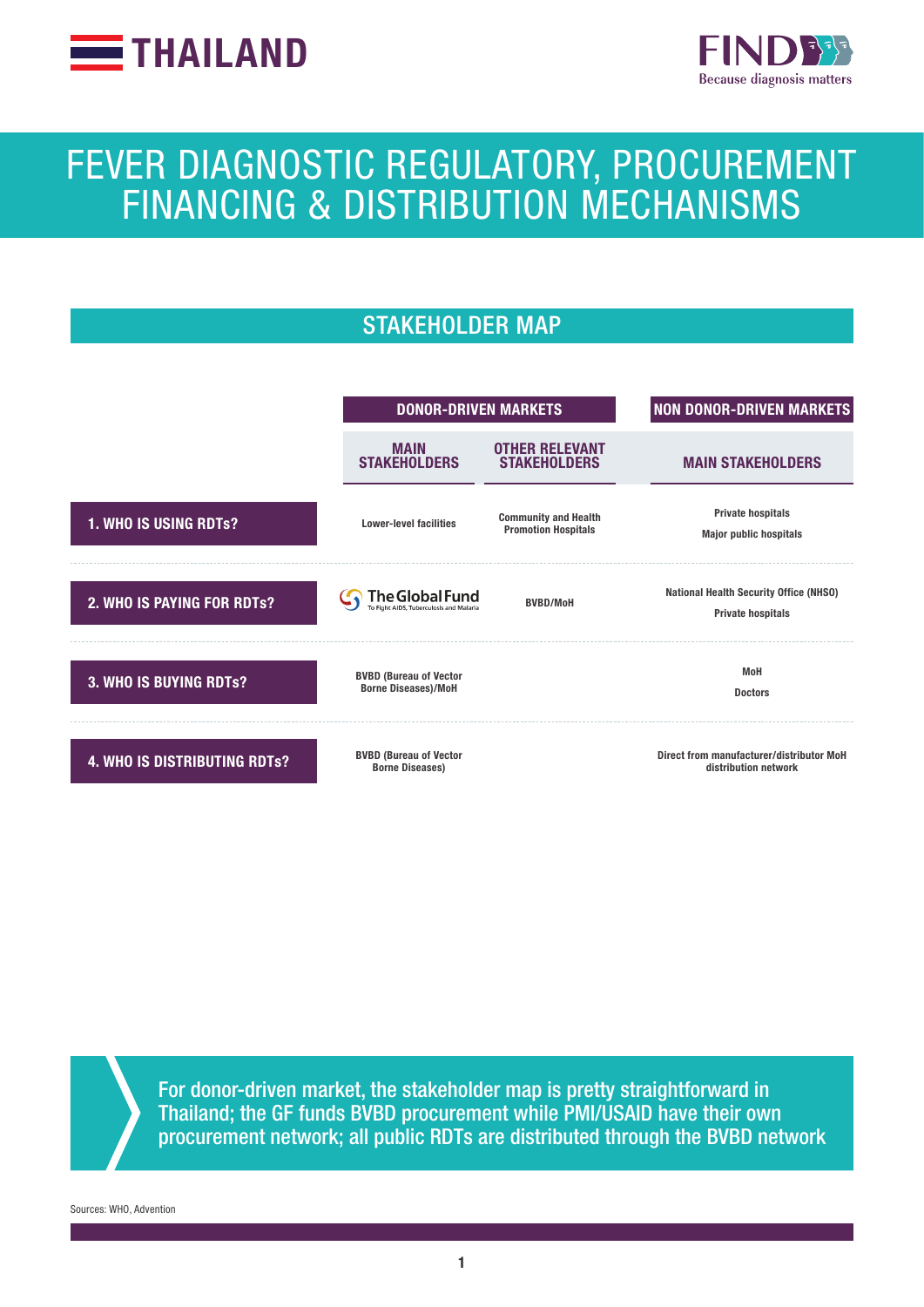



## MALARIA DIAGNOSIS FINANCING AND STAKEHOLDERS

## SPECIFIC FUNDING FOR MALARIA (INCLUDING PREVENTION, DIAGNOSIS AND TREATMENT)



#### MALARIA RDT FUNDING (TESTS DISTRIBUTED)



#### Distinct financing sources coexist for malaria diagnosis

- RDTs are mainly financed by the Global Fund (80K to 100K tests per year)
- GF RAI2E (Regional Artemisinin-resistance Initiative Elimination Program) funding will cease in 2020, funding landscape for the post-2020 period is uncertain. The Thai government will probably take over the funding for RDTs
- USAID / PMI might address potential gaps that may arise, notably for RDT procurement

Until 2020, malaria diagnosis will be mainly financed by the Global Fund Starting in 2020, the government and potentially USAID/PMI will have to take over funding

Sources: WHO, USAID-PMI, Global Fund, MoPH, Advention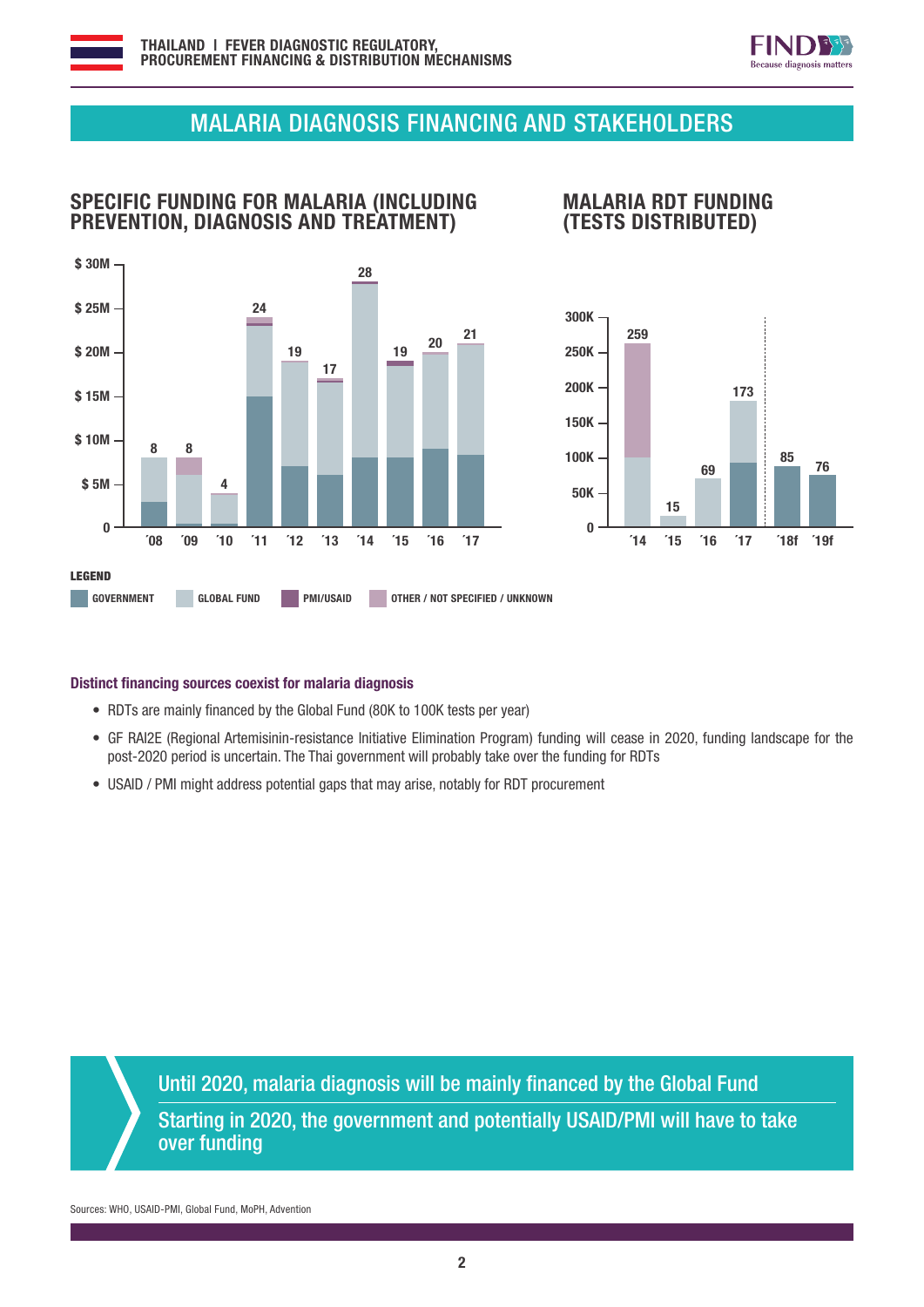



## PROCUREMENT OF DIAGNOSTIC TESTS AND MARKET AUTHORIZATION PROCESS

#### PROCUREMENT PROCESS OF mRDTs

| <b>PRODUCT</b><br><b>SELECTION</b>              | The BVBD selects malaria tests among WHO prequalified RDTs                                                                                                |
|-------------------------------------------------|-----------------------------------------------------------------------------------------------------------------------------------------------------------|
| <b>PROCUREMENT</b>                              | The BVBD procures RDTs under the Global Fund Pooled Procurement Mechanism (PPM). Procurement occurs on an annual basis                                    |
| <b>FORECASTING AND</b><br><b>QUANTIFICATION</b> | The Global Fund Principal Recipient, the MoH, is responsible for RDT forecasting, which is based on the previous year's consumption,<br>with a 20% buffer |
| <b>CUSTOMS</b><br><b>CLEARANCE</b>              | Companies manage customs clearance themselves based on the "hazardous substances trade" procedures                                                        |

## MARKET AUTHORIZATION PROCESS FOR RDTs

The Medical Device Control Division of the country's Food and Drug Administation (FDA) is the competent authority for market authorization.

The FDA automatically accepts medical devices that are approved by the main stringent authorities.

#### Otherwise, the process is rather painless:

- Diagnostic tests are not submitted to clinical efficacy evaluation from randomized control trials before market approval
- Registration takes 2-4 weeks and relies on a risk-based classification system. RDTs fall under Class III (except HIV RDTs)
- Then an import license must be obtained before the device can be imported or sold in Thailand. It generally takes between 3 to 5 months for a Class III device

#### The ASEAN Medical Device Directive aims to standardize authorization process within the ASEAN member network

- RDTs might be reclassified
- A change in Thai FDA regulation would be necessary and would probably mean submitting samples for evaluation

BVBD is the key player for the RDT malaria procurement system Authorization process is quite short and easy, particularly if the test is already approved by a stringent authority

Notes: (\*) Bureau of Vector Borne Diseases; (\*\*) Association of Southeast Asian Nations Medical Device Directive. Sources: Business Sweden, Pacific bridge medical, WHO, Advention